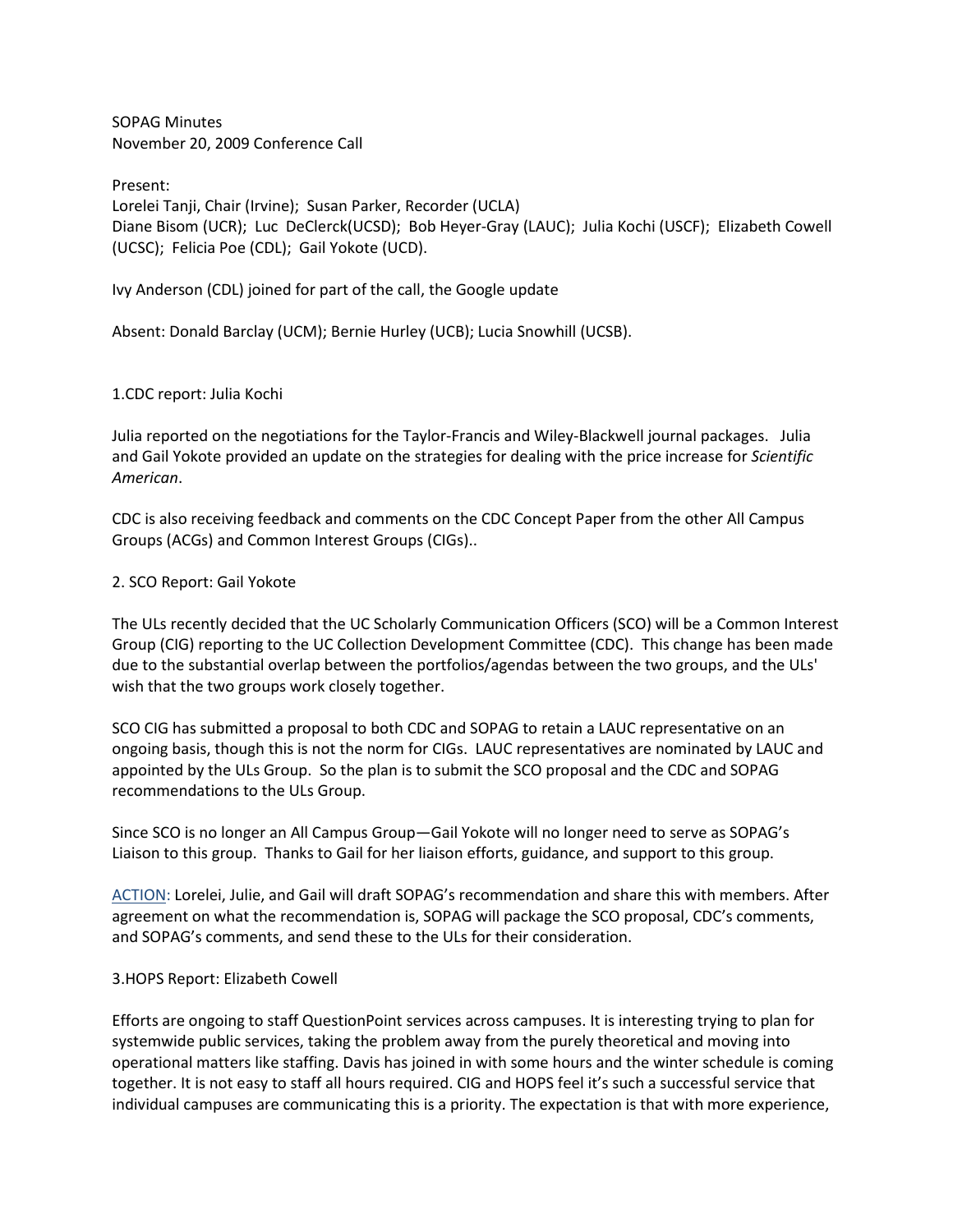this will get easier. What other types of systemwide public services might we consider in future? This is a good test case.

HOPS' response to collection services concept paper is to keep public services issues in mind, especially potential impacts on ILL. HOPS reminds everyone that public services staff can help communicate these kinds of changes through their relationships with faculty and students.

### 4.HOTS: Luc DeClerck

HOTS asked SOPAG if they (and interested Common Interest Groups) could move to a vice chair model (Vice Chair/Chair-Elect for one year; Chair for one year), instead of the usual two year terms for Chair. This request might make it easier for HOTS and its CIGs to identify and appoint Chairs.

ACTION: Luc will draft a summary of SOPAG's response to the listserv and then we will consider for approval. The general feeling was that it would be useful to let them try it and then check back in a year or two, with SOPAG reserving the right to come back and modify it if needed.

#### 5. LTAG: Diane Bisom

Char Booth from Berkeley is the new LAUC representative.

Shibboleth Task Force has already started conferencing. They have a project list up on a Confluence site. Now they are looking at projects from the campuses for ones that have the most impact.

Generally members are discussing how they can help one another given the budget and the furlough situation.

New topic: desktop virtualization. A report is coming soon and Diane will share with SOPAG.

#### 6. RSC: Susan Parker

The ILL Survey is out. Results will be communicated in January. There have been quite good response rates: 17% at UCR; 25% At Berkeley; 24% at San Diego.

ACTION: Susan will confirm if Marlayna is looking for someone to replace her as chair.

7. Collections Space Planning TF: no report.

8. Ad Hoc Digital Library Services TF: Diane Bisom

Currently formulating recommendations and massaging data. It's a very big charge. More to come in early December.

9. TF on Project Management Skills for Consortial Collaborations: Felicia Poe

The TF sent SOPAG an informative November progress report. There was discussion about the survey, the survey methodology, and the appropriate recipients for the survey. The October progress report describes the criteria preferred.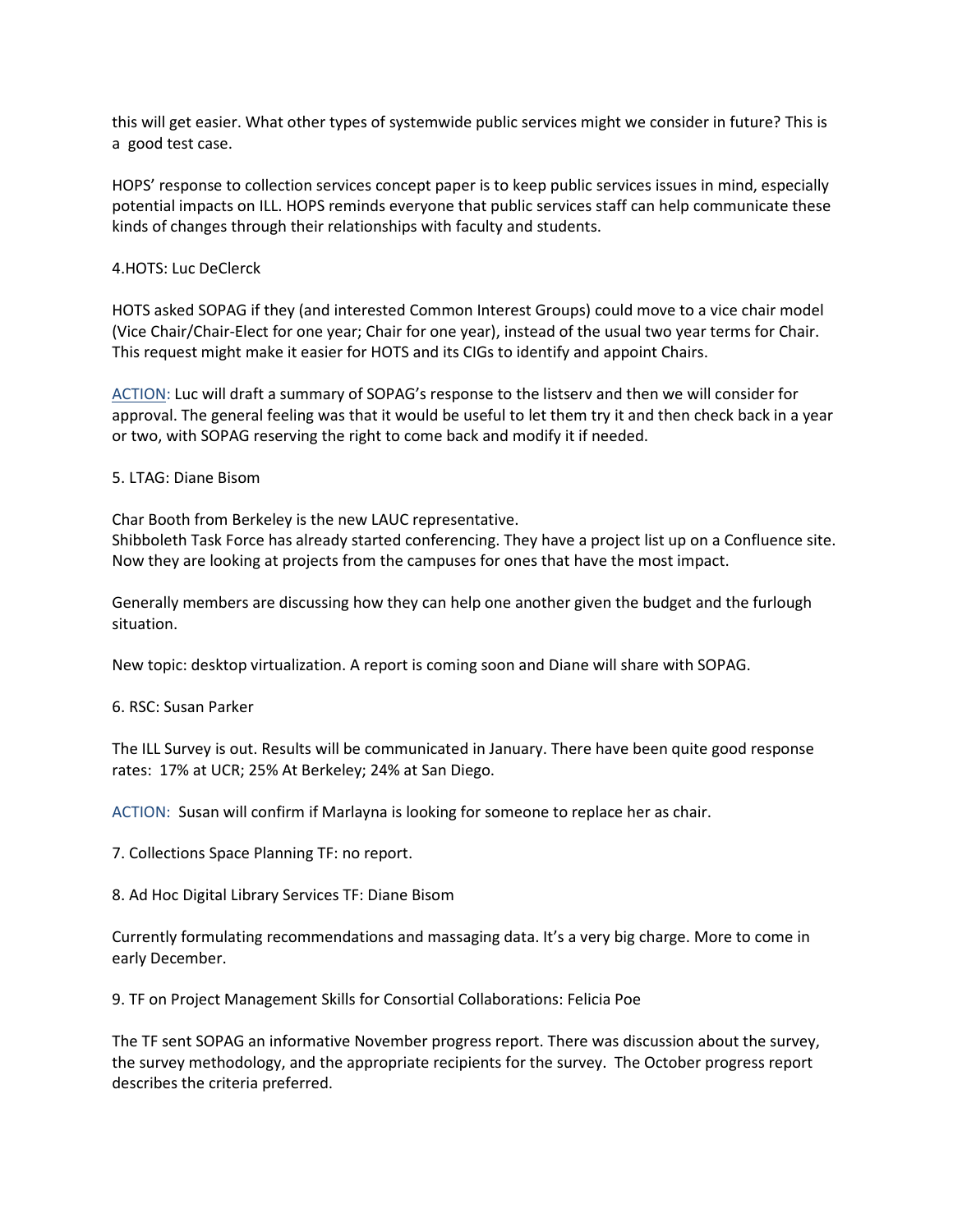ACTION: If they had not done so already, campuses were asked to send names of survey recipients to TF Chair Joan Starr as soon as possible.

10. Shibboleth TF:

Report will come from Julia Kochi in the future.

11. Google Books Amended Settlement Agreement; Mass Digitization: Ivy Anderson, CDL Collections Management Director (guest)

#### **Google Update**

Ivy Anderson provided an update on UC and the Google Books Amended Settlement Agreement. Information about the amended settlement agreement can be found at:

Highlights of the Google Books Amended Settlement Agreement (11/16/09)

[http://www.cdlib.org/inside/projects/massdig/docs/Amended\\_SettlementAgreementHighlights.pdf](http://www.cdlib.org/inside/projects/massdig/docs/Amended_SettlementAgreementHighlights.pdf)

CDL Mass Digitization (under "Google Settlement")

<http://www.cdlib.org/inside/projects/massdig/>

Reshaping Scholarly Communication

<http://osc.universityofcalifornia.edu/google/index.html>

**ACTION**: SOPAG will advise Ivy Anderson what additional communication about the settlement will be needed by the ACGs (e.g., HOPS, SCO) and campus librarians.

#### **Mass Digitization Update**

Ivy Anderson provided an update on recent UC mass digitization efforts. Highlights included:

- CDL has completed recruitment for a new Mass Digitization Projects Specialist reporting to Heather Christenson. This full-time position will add much-needed capacity as CDL extends its Google operations to additional campuses.